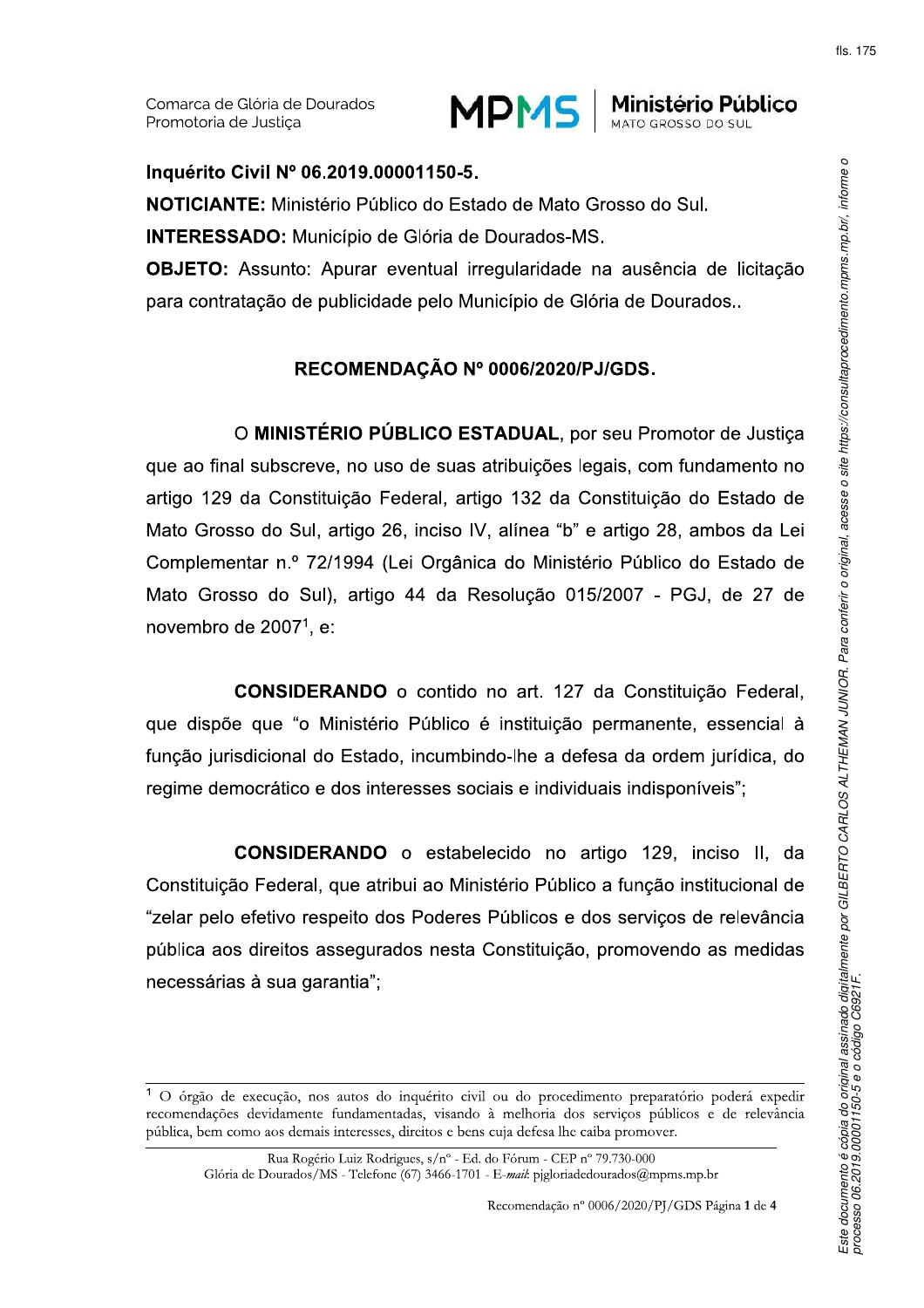

Ministério Público

**CONSIDERANDO** o parágrafo único do inc. IV do art. 27 da Lei 8.625/1993, o qual faculta ao Ministério Público expedir recomendação administrativa aos órgãos da administração pública federal, estadual e municipal, requisitando ao destinatário adequada e imediata divulgação;

**CONSIDERANDO** que o artigo 37, inciso XXI, da Constituição Federal aduz que ressalvados os casos especificados na legislação, as obras. serviços, compras e alienações serão contratados mediante processo de licitação pública que assegure igualdade de condições a todos os concorrentes  $(\ldots);$ 

**CONSIDERANDO** que o artigo 2<sup>°</sup>, da Lei n. 8.666/93, expõe que as obras, serviços, inclusive de publicidade, compras, alienações, concessões, permissões e locações da Administração Pública, quando contratadas com terceiros, serão necessariamente precedidas de licitação, ressalvadas as hipóteses previstas nesta Lei;

**CONSIDERANDO** que o artigo 3°, da Lei n. 8.666/93, aduz que a licitação destina-se a garantir a observância do princípio constitucional da isonomia, a seleção da proposta mais vantajosa para a administração e a promoção do desenvolvimento nacional sustentável e será processada e julgada em estrita conformidade com os princípios básicos da legalidade, da impessoalidade, da moralidade, da igualdade, da publicidade, da probidade administrativa, da vinculação ao instrumento convocatório, do julgamento objetivo e dos que lhes são correlatos;

**CONSIDERANDO** que o artigo 5° da Lei 12.232/2010 dispõe que "As licitações previstas nesta Lei serão processadas pelos órgãos e entidades responsáveis pela contratação, respeitadas as modalidades definidas no art. 22 da Lei no 8.666, de 21 de junho de 1993, adotando-se como obrigatórios os

Rua Rogério Luiz Rodrigues, s/nº - Ed. do Fórum - CEP nº 79.730-000 Glória de Dourados/MS - Telefone (67) 3466-1701 - E-mail: pigloriadedourados@mpms.mp.br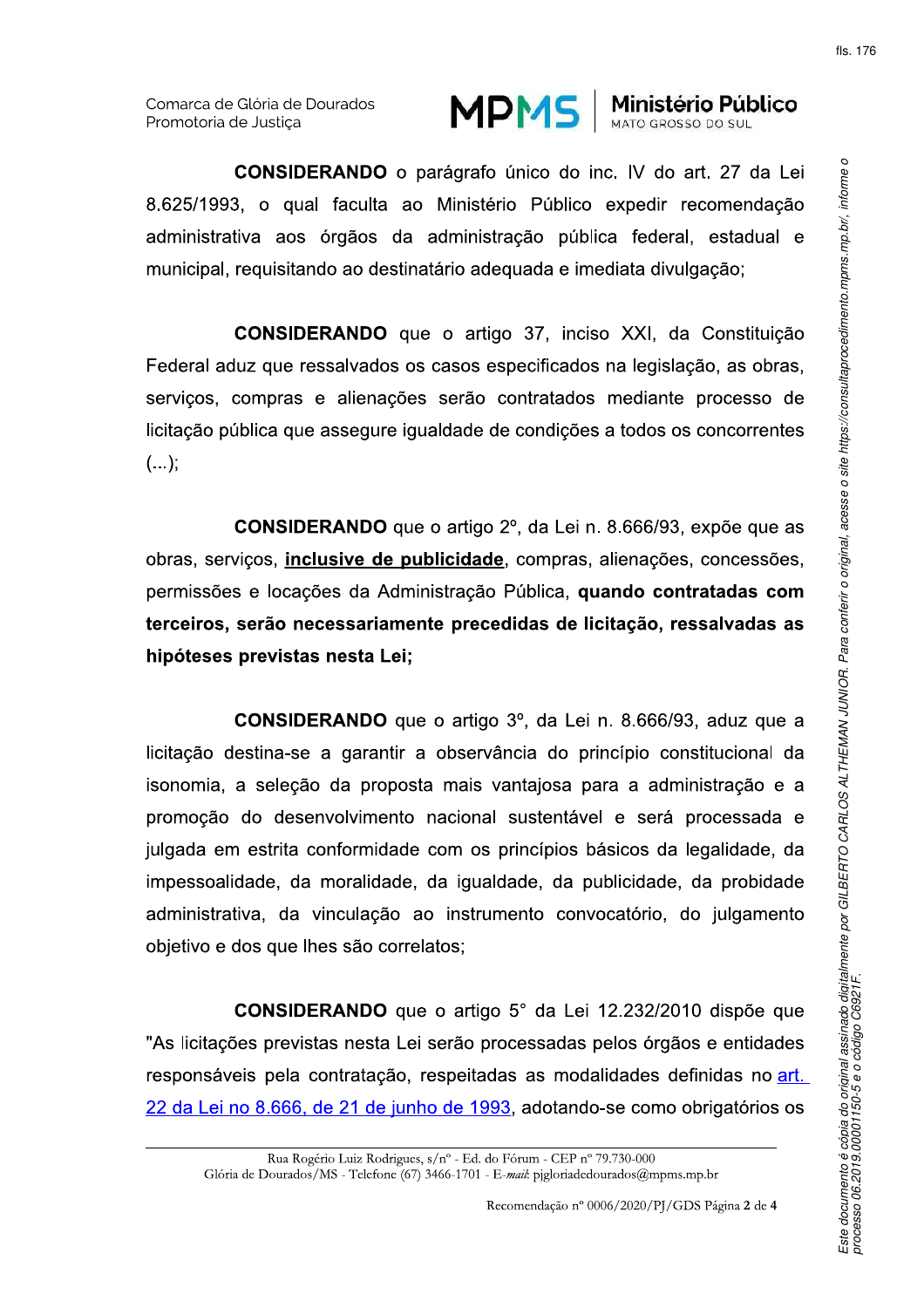

MPMS Ministério Público MATO GROSSO DO SUL

tipos "melhor técnica" ou "técnica e preço"".

**CONSIDERANDO** que o artigo 11, inciso I, da Lei n. 8.429/92, prevê que constitui ato de improbidade administrativa que atenta contra os princípios da administração pública, qualquer ação ou omissão que viole os deveres de honestidade, imparcialidade, legalidade, e lealdade às instituições,  $\mathbf{e}$ notadamente praticar ato visando fim proibido em lei ou regulamento ou diverso daquele previsto, na regra de competência;

**CONSIDERANDO** que foi informado pelo Prefeito Municipal que o Município de Glória de Dourados/MS, a não realização de processo de licitação e contratos referentes aos serviços de publicidade, visto que os serviços prestados são esporádicos, sendo o pagamento feito diretamente aos prestadores de serviço (fls. 134/136);

RESOLVE RECOMENDAR AO PREFEITO MUNICIPAL **DE** GLÓRIA DE DOURADOS, para que, sob pena de responsabilização por sua conduta ou omissão:

A) ABSTENHA-SE de contratar servicos de publicidade, mesmo de caráter esporádico, sem o devido processo licitação;

B) Notifique-se o destinatário de que deverá informar à Promotoria de Justica as providências adotadas para garantir o fiel cumprimento dos termos desta Recomendação, no prazo de 15 (quinze) dias, bem como de que deverá promover a sua divulgação adequada e imediata.

Advirta-se o destinatário de que o descumprimento da presente Recomendação acarretará a propositura de ação judicial cabível.

> Encaminhe-se cópia desta Recomendação ao Presidente da

Rua Rogério Luiz Rodrigues, s/nº - Ed. do Fórum - CEP nº 79.730-000 Glória de Dourados/MS - Telefone (67) 3466-1701 - E-mail: pigloriadedourados@mpms.mp.br

Recomendação nº 0006/2020/PJ/GDS Página 3 de 4